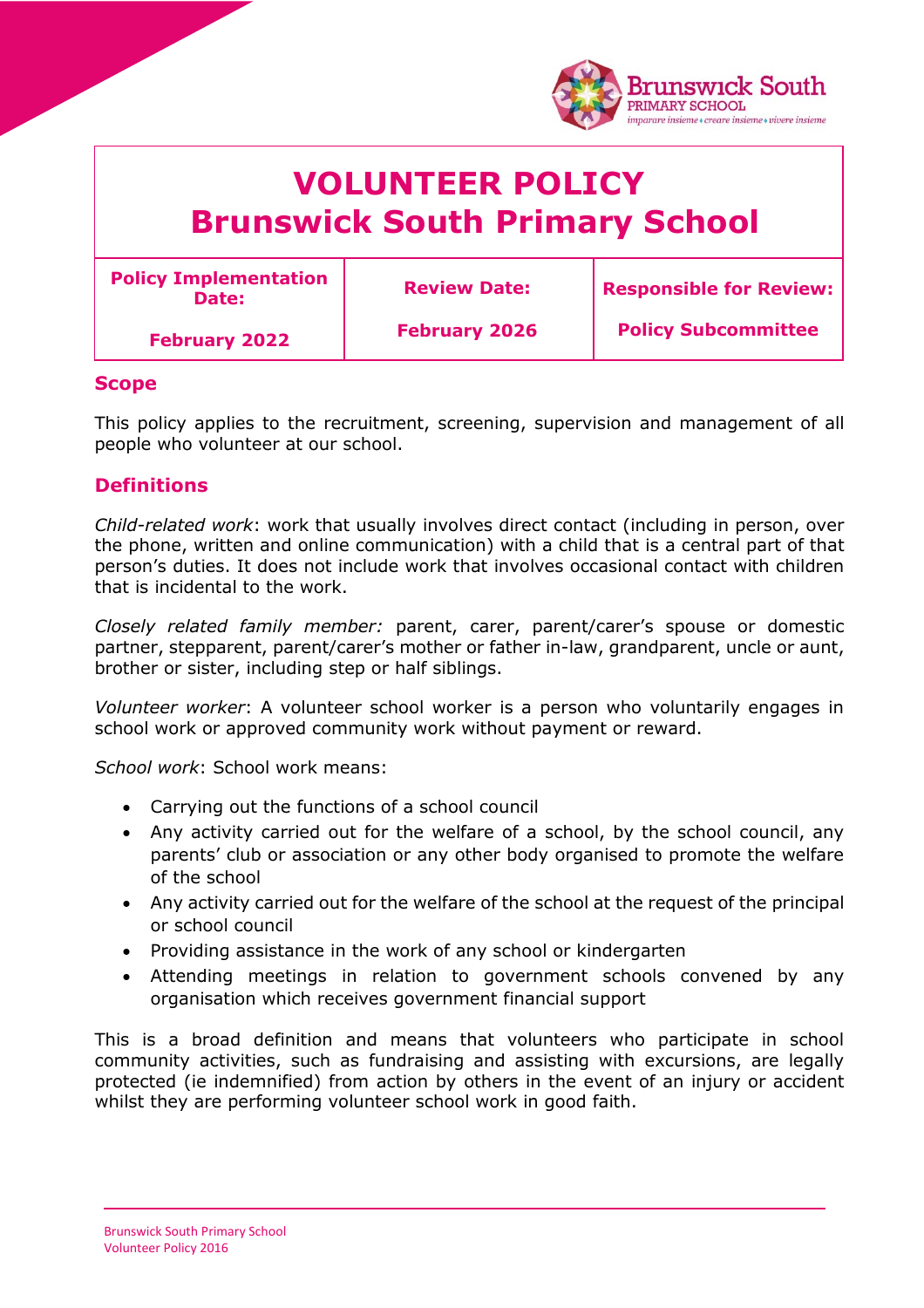# **Policy**

Brunswick South is committed to implementing and following practices which protect the safety and wellbeing of children and our staff and volunteers.

The procedures set out below are designed to ensure that Brunswick South volunteers are suitable to work with children and are well-placed to make a positive contribution to our school community.

### **COVID-19 vaccination information**

Under the directions issued by the Victorian Chief Health Officer, volunteers attending school to work are required to be vaccinated or provide evidence that they are medically excepted. Our school is required to collect, record and hold vaccination information from relevant visitors and volunteers to ensure they meet these requirements.

For Department policy on COVID-19 mandatory vaccinations for visitors, including advice on the type of information that schools are required to collect, record and hold, refer to:

COVID-19 Vaccinations – [Visitors and Volunteers Working on School Sites](https://www2.education.vic.gov.au/pal/covid-19-vaccinations-visitors-volunteers/policy)

#### **Working with students**

Brunswick South values the many volunteers that assist eg: in our classrooms/with sports events/camps/excursions/school concerts/other events and programs]. To ensure that we are meeting our legal obligations under the *Worker Screening Act* and the Child Safe Standards, Brunswick South is required to undertake suitability checks which in most cases will involve asking for evidence of a Working With Children (WWC) Clearance and may also involve undertaking reference, proof of identity and work history involving children checks.

Considering our legal obligations, and our commitment to ensuring that Brunswick South is a child safe environment, we will require volunteers to obtain a WWC Clearance and produce their valid card to staff at the front office for verification in the following circumstances:

- **Volunteers who are not parent/family members** of any student at the school if they are engaged in child-related work regardless of whether they are being supervised
- **Parent/family volunteers** who are assisting with any classroom or school activities involving direct contact with children in circumstances where the volunteer's child is **not** participating, or does not ordinarily participate in, the activity.
- **Parent/family volunteers** who assist with excursions (including swimming), camps and similar events, regardless of whether their own child is participating or not.
- **Parent/family volunteers** who regularly assist in school activities, regardless of whether their own child is participating or not
- **Parent/community School Council members** sitting on School Council with student School Council members, regardless of whether their own child is a student member or not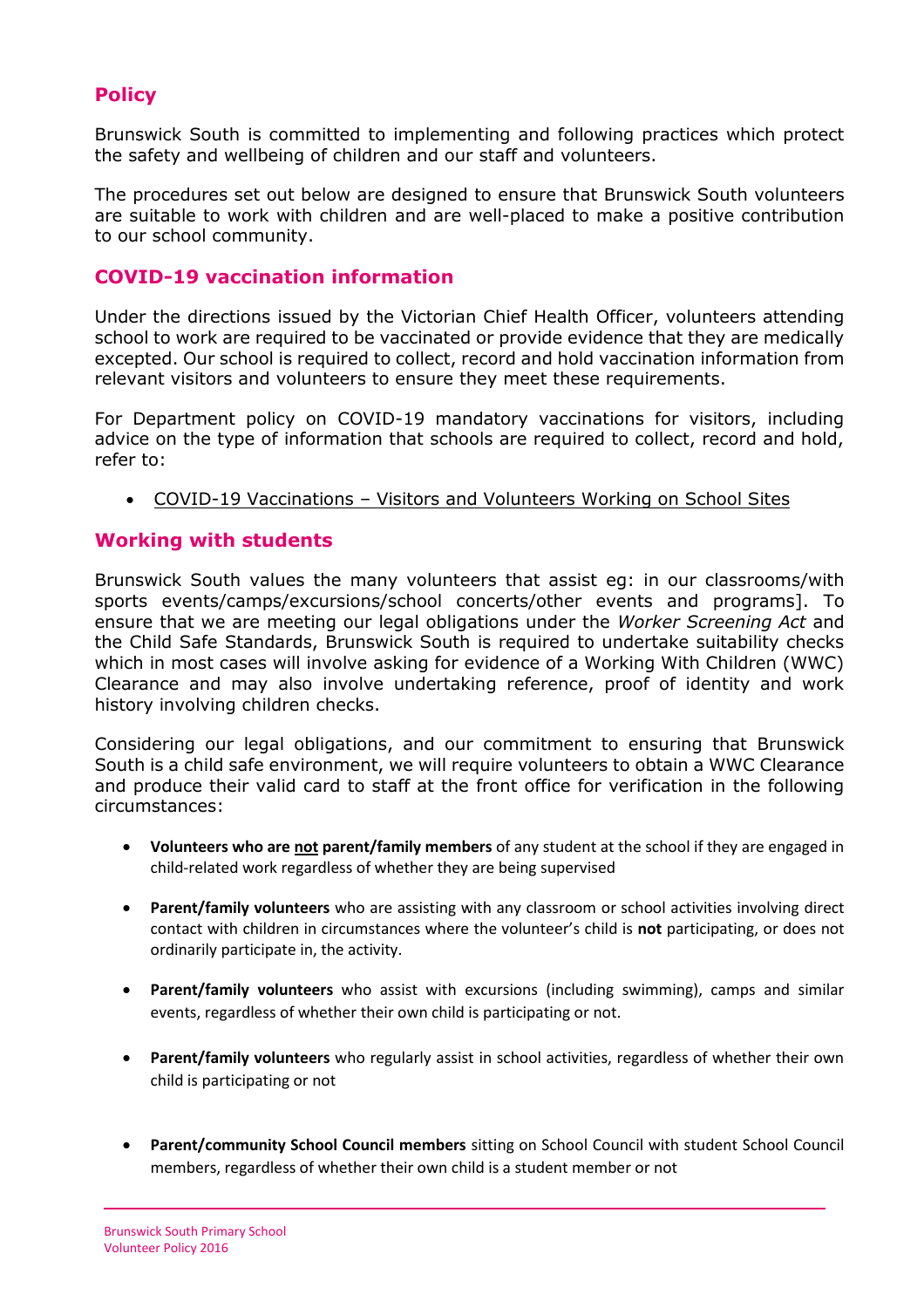## **Non child-related work**

On some occasions, parents and other members of the school community may volunteer to do work that is not child-related. For example, eg: volunteering on the weekend for gardening, maintenance, working bees, parents and friends club coordination, school council, participating in sub-committees of school council, fete coordination, other fundraising groups that meet in the evenings, during which children will not be, or would not reasonably be expected to be, present.

Volunteers for this type of work are not required to have WWC Clearances or other suitability checks as they are not engaged in child-related work and children are not generally present during these activities. However, Brunswick South reserves the right to undertake suitability checks, including requiring proof of identity and WWC Clearance, at its discretion if considered necessary for any particular activities or circumstances.

### **Management and supervision**

Volunteer workers will be expected to comply with any reasonable direction of the principal (or their nominee). This will include the requirement to follow our school's policies, including, but not limited to our Child Safety Policy, our Child Safety Code of Conduct and our Statement of Values and School Philosophy. Volunteer workers will also be expected to act consistently with Department of Education and Training policies, to the extent that they apply to volunteer workers, including the Department's policies relating to Equal Opportunity and Anti-Discrimination, Sexual Harassment and Workplace Bullying.

The principal has the discretion to make a decision about the ongoing suitability of a volunteer worker and may determine at any time whether or not a person is suitable to volunteer at Brunswick South.

Brunswick South will provide any appropriate induction and/or training for all volunteer workers. The principal (or their nominee) will determine what induction and/or training is necessary depending on what type of work the volunteer will be engaged in and will ensure a record is kept of the induction undertaken.

All volunteers will be provided induction in relation to Brunswick South's child safety practices, including reporting obligations and procedures. Our school has a Child Safety Responding and Reporting Obligations Policy and Procedures which all staff and volunteers should be aware of.

The principal (or their nominee) will determine what supervision, if any, of volunteers is required for the type of work being performed.